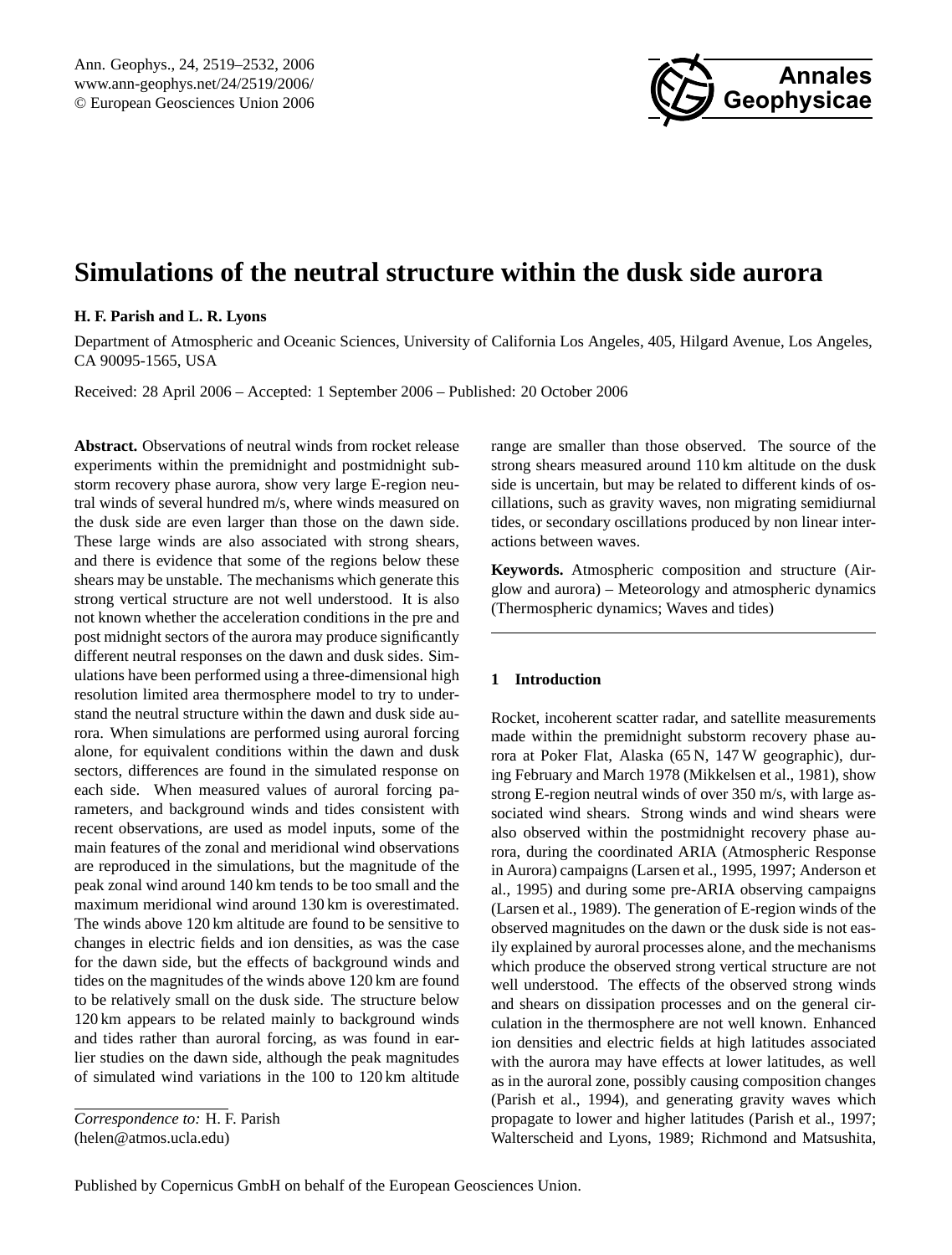1975). Observations (Larsen et al., 1997) and simulations (Parish et al., 2003), suggest that the shears below the wind maxima in the postmidnight sector may sometimes unstable, with Richardson number less than 0.25, which could cause enhanced eddy diffusion, generate waves, or cause large localized composition changes (Christensen et al., 1997).

The winds on the premidnight side are found to be as large or even larger than those on the postmidnight side. The largest winds observed on the dawn side during the ARIA campaigns were around 220 m/s, occurring during the ARIA II campaign, for an interval of average Kp between 4 and 5 (Larsen et al., 1997). The peak wind velocites for the different dawn side campaigns are found to show some dependence on geomagnetic activity level. However, the premidnight measurements of Mikkelsen et al. (1981), obtained during an interval with Kp between 3.5 and 5.5, show maximum wind velocities around 350 to 400 m/s, which are almost twice as large as the maximum winds seen on the postmidnight side. The maximum velocities on the dusk side occur at around 130 to 140 km altitude, which is higher in altitude than the largest peaks observed on the dawn side, which occur around 110 to 120 km altitude, although smaller maxima of around 100 to 150 m/s, and associated shears, are seen on the dusk side around 110 km altitude. On the dawn side, the winds around 130 to 140 km altitude are generally very small, with the exception of the ARIA II measurements, where winds of around 200 m/s are seen between 130 and 140 km altitude, above the main wind maximum. The available measurements therefore suggest that the wind structure on the dusk side may have significantly different characteristics from those on the dawn side.

It is unknown whether larger winds are consistently produced in the premidnight rather than the postmidnight sector. The conditions for accelerating winds on the dusk side may be different from those on the dawn side. On the dawn side Coriolis coupling of the zonal wind, and curvature acceleration, tend to act in the same direction, enhancing equatorwards flow across the aurora, but on the dusk side Coriolis tends to direct the flow towards the polar cap, opposing the effects of curvature, and reducing cross auroral flow. Also, changes in the interplanetary magnetic field (IMF) direction may affect the orientation of the high latitude convection relative to the background wind field differently in the dusk and dawn sectors (Parish et al., 2006; Weimer, 2001, 1996, 1995), and since the flow in the auroral oval is sensitive to the magnitude of the cross arc winds (see e.g. Parish et al., 2003, 2006; Walterscheid and Lyons, 1989; Fuller-Rowell, 1985), changes in IMF may reduce or enhance flow on the dusk side, compared with the dawn side. There are currently very few observations of E-region neutral winds within the premidnight aurora, especially with the high vertical resolution given by rocket release experiments, which are able to show the presence of structures with small vertical scale sizes. Small scale phenomena have been found to be very important, e.g. the effects of large scale averages of parameters can be quite different from the combined effects of smaller individual peaks in the same parameters (Fuller-Rowell, 1984), so it is important to try to understand the dusk side observations that are available.

Previous two-dimensional (2-D) high resolution models have been used to simulate small scale phenomema and neutral winds in the auroral zone (Fuller-Rowell, 1984; St. Maurice and Schunk, 1981; Richmond and Matsushita, 1975). Some 2-D simulations suggested that very large and even supersonic winds could be generated in the auroral zone under certain circumstances (Walterscheid et al., 1985; Fuller-Rowell, 1985; Lyons and Walterscheid, 1985; Walterscheid and Lyons, 1989). However, 2-D latitude versus height models may not represent zonally varying phenomena well. More recent 2-D simulations of the dawn sector diffuse aurora used measured auroral parameters from the ARIA I campaign as model inputs, and compared the resulting simulated winds with observed winds from the same campaign (Brinkman et al., 1995). Whilst there was some agreement with the observations, the strong wind structure and wind magnitudes were not well reproduced. Simulations of the winds produced during the ARIA I campaign using a spectral general circulation model (Larsen et al., 1995), generated the characteristics of the observations above 140 km, but the strength of the vertical structure in the E-region was not well reproduced. Simulations of winds generated within the dusk side aurora during the campaign of 28 February 1978, using the same spectral model (Mikkelsen and Larsen, 1993) reproduced some of the main features of the observations, although the simulated wind vectors were rotated relative to the observations, and Eregion maxima were too high in altitude. They suggested that the neutral response may be sensitive to the detailed longer term time history of Lorentz forcing and Joule heating.

More recent simulations of the dawn side diffuse aurora due to Parish et al. (2003) using a three-dimensional (3-D) high resolution model, with aurora input parameters based on values measured during the ARIA I campaign, achieved much closer agreement with the observed wind structures than obtained by Brinkman et al. (1995). Parish et al. (2003) suggested that propagating tides in the background wind field may be important in generating the observed vertical wind structures in the auroral zone. The results of Parish et al. (2003) also suggested that higher order tidal modes, such as the (2,5) and (2,6) modes (which have relatively short vertical wavelengths) may be the most important for generating the small vertical scale size structures found in the observations. Measurements from several ARIA campaigns, which were made during periods with differing levels of geomagnetic activity, suggest that there is a correlation between the geomagnetic activity level and the magnitude of the wind peaks and shears. However, the results of Parish et al. (2003, 2006) suggest that the observations are not well explained using auroral forcing processes alone, and that a combination of tidal and auroral forcing produces better agreement with the observations. In the simulations, the main features of the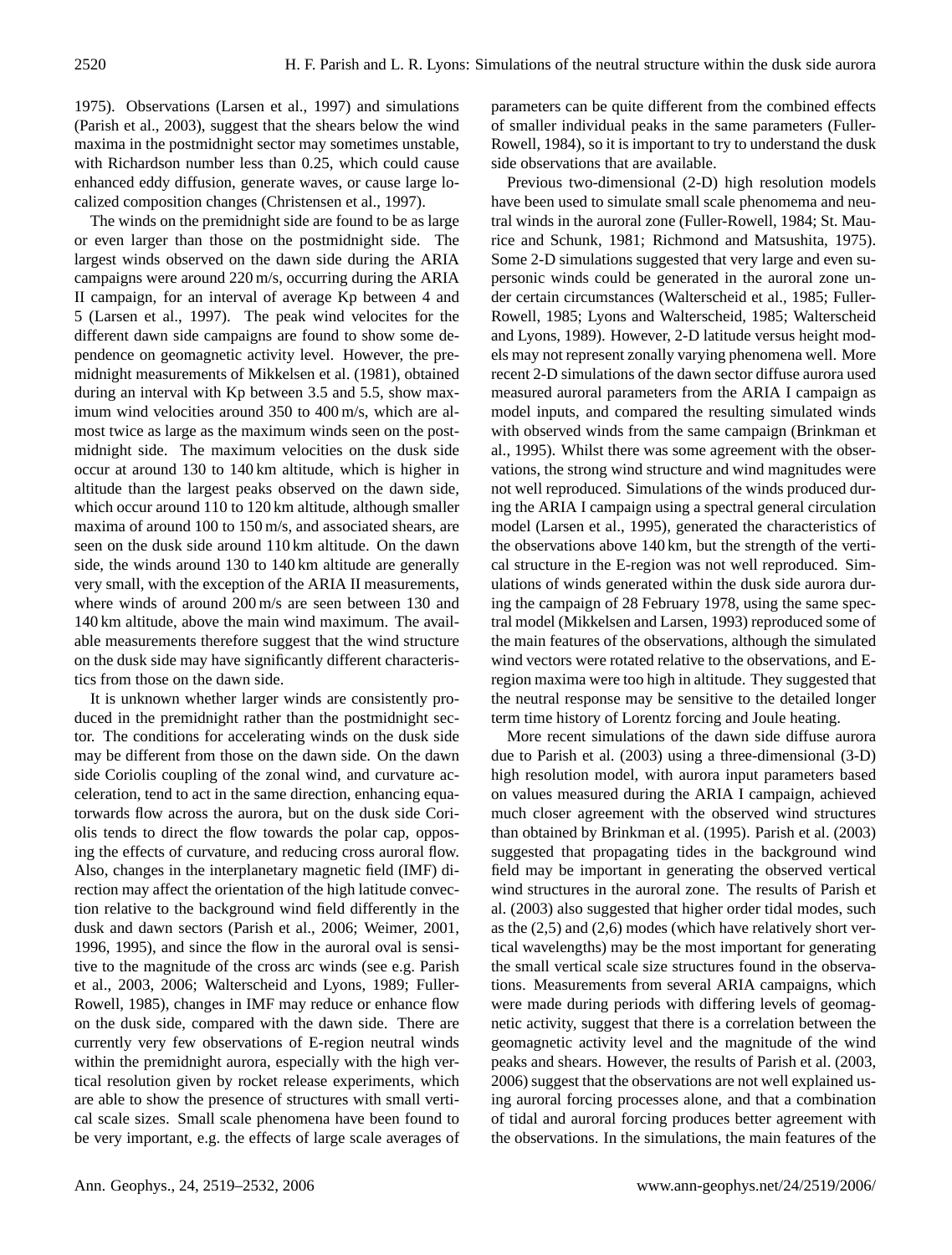wind structure were generated, although the great strengths of the shears between 110 and 120 km altitude were not well reproduced.

In this study, dawn versus dusk differences in the neutral response are examined, and measurements from the dusk side campaign are analysed to give values for electric fields and ion densities over the period of the observations. The sensitivity of the neutral response to changes in the electric field and ion density, as well as changes in tidal forcing parameters in the background winds, has been determined, and the relative importance of different forcing mechanisms has been examined.

## **2 The model**

The simulations described here were performed using a three-dimensional, high resolution, limited area, composition dependent, non hydrostatic model, described in Parish et al. (2003). The neutral response to auroral forcing is dependent on the ion drag terms in the momentum equations and the Joule heating terms in the energy equation, and the auroral forcing is adjusted by modifying the structure and magnitude of the simulated electric field and ion density. The simulated electric field is directed equatorward in the dawn sector, and poleward in the dusk sector, is assumed to have a Gaussian horizontal structure, and is assumed to be constant as a function of height. The background ion density is based on the Chiu (1975) empirical model (where the Chiu model is used rather than newer models for simplicity, as the background ion densities are generally small relative to the density enhancements in the E-region).

In the initial runs described here, which do not use specific observational inputs for the auroral forcing parameters, an enhancement to the background ion density is introduced, which is based on the electron density profile given by Walterscheid and Lyons (1989), using the hard energy spectrum of Lyons and Fennell (1986), with a maximum value around  $8 \times 10^{11}$  m<sup>-3</sup> at 110 km altitude. The horizontal structure of the ion density enhancement is assumed to have a Gaussian distribution. The magnetic field is directed downward with a constant value of  $5\times10^{-5}$  T. The model domain is centered at 65 degrees magnetic latitude, and the cross auroral direction is taken to lie along a magnetic meridian. The extent of the computational domain and aurora can be varied, and in these simulations the domain is specified as a region with vertical extent between 86 km and 451 km altitude, and horizontal dimensions 7140 km east-west and 3150 km north-south. The aurora itself has dimensions 3400 km east-west and 300 km north-south, centered at 65 degrees north. Auroral forcing is introduced gradually over a time interval of 5 min and maintained for simulation times of 1 to 3 h. Global background winds are given by the 3-D CTIP (Coupled Thermosphere Ionosphere Plasmasphere) model (Bailey et al., 1997; Fuller-Rowell et al., 1987). The CTIP model includes different propagating diurnal and semidiurnal tides, assumed to propagate up from the troposphere and stratosphere. Large scale winds from the CTIP model are rotated into magnetic coordinates and interpolated onto all the grid points of the high resolution model, to give the background winds and tides in the region of the aurora.

#### **3 Simulations with auroral forcing only**

Model runs were performed for equivalent conditions in the premidnight and postmidnight sectors of the aurora to determine any differences in the neutral response. The same ion density enhancement was applied on the dawn and dusk sides, with maximum  $8 \times 10^{11}$  m<sup>-3</sup> at 105 km altitude, where the background ionosphere was provided by the Chiu model. The electric field maximum was 50 mV/m, equatorward on the dawn side, poleward on the dusk side. The simulations were run for 2 simulated hours. In these examples auroral forcing only was applied, with no background winds.

Figure 1 shows contours of the eastwards and northwards winds versus south-north distance and height, produced by dawn and dusk side simulations, plotted at the center of the longitudinal domain. There are large westwards winds on the dusk side and large eastwards winds on the dawn side, consistent with the opposite direction of the electric field on each side, which affects the direction of the ion convection and the ion drag driven neutral winds. Zonal wind magnitudes show a single peak around 170 m/s at 140 km altitude on the dusk side, and a peak around the same magnitude at 120 km on the dawn side, with slightly larger winds at higher altitudes on the dawn side. The meridional winds show large northwards and southwards magnitudes, of 150 to 200 m/s, in opposite directions on the dawn and dusk sides. The wind pattern converges into a smaller latitudinal cross section in the dusk sector, due to reduced cross auroral flow on the dusk side compared with the dawn side, as discussed above.

Figure 2 shows profiles of the eastwards and northwards winds versus height for the same simulations, plotted at the center of the latitudinal and longitudinal domains. Strong zonal wind velocities are produced on both the dawn and dusk sides, in opposite directions. The maximum meridional wind is larger on the dusk side and the altitude of the peak in the zonal and meridional winds is higher in altitude on the dusk side. The shear under the peak is stronger on the dawn side than the dusk side. The Richardson number of the region under the peak is greater than 0.25 on the dusk side, suggesting that the atmosphere is not unstable, whereas the region under the peak on the dawn side may be unstable, with Richardson number <0.25. The zonal winds on the dusk side around 130 to 140 km altitude do not, however, appear to be larger than those on the dawn side for equivalent auroral forcing conditions.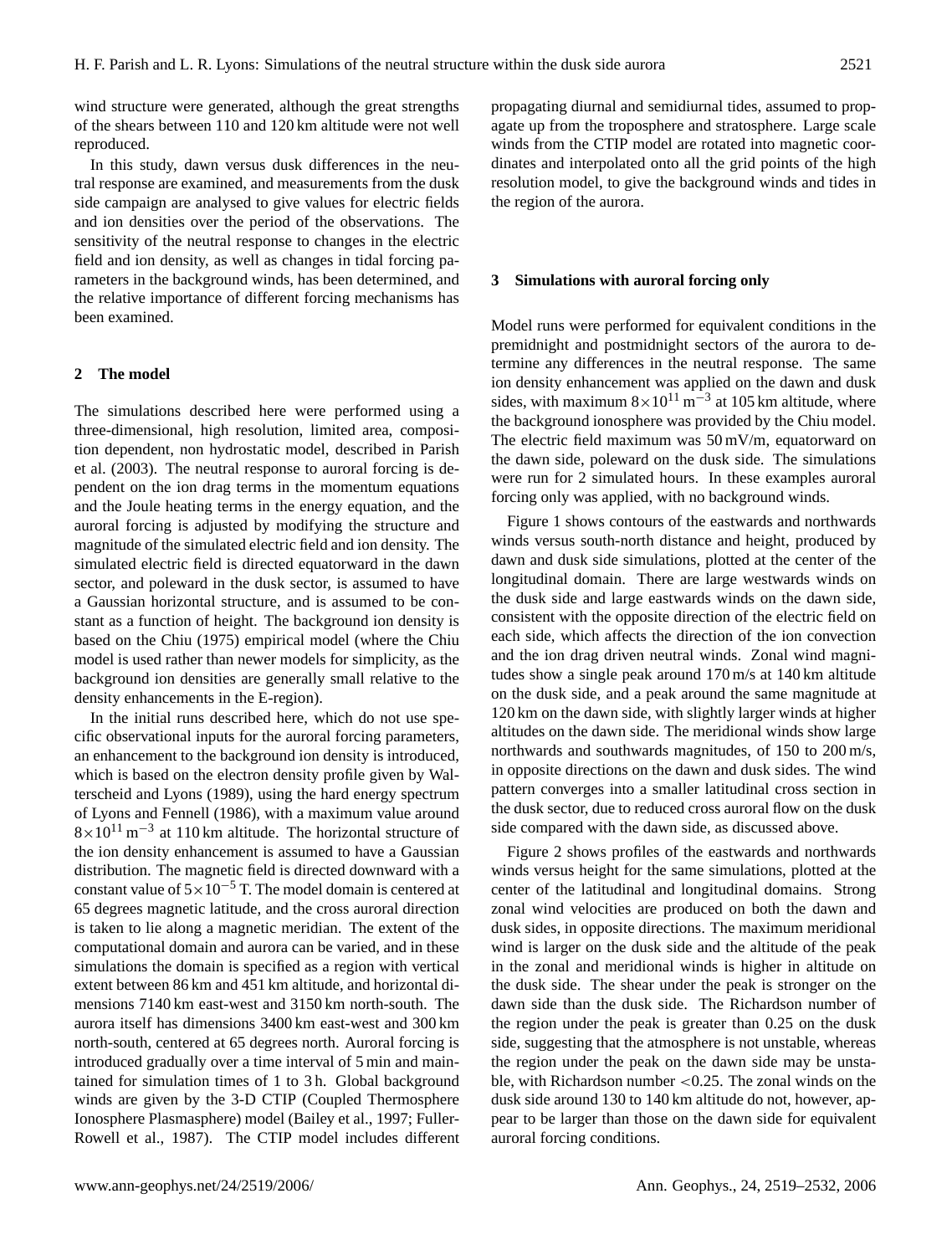

**Fig. 1.** Contours of simulated neutral winds versus south-north distance and height, plotted at the center of the longitudinal domain, for equivalent conditions on the dawn and dusk sides.

#### **4 Comparison with observations**

Measurements of ion densities and electric fields from the dusk campaign of 28 February 1978 were used to provide auroral forcing parameters for the model simulations, so that the results of the model simulations could be compared with the observations of the meridional and zonal winds made during the same campaign, in order to determine the processes which generate the observed neutral wind response.

## 4.1 Dusk side masurements

Simultaneous rocket, ground based and satellite measurements, were made within the premidnight recovery phase aurora, at Poker Flat, Alaska (65.1 N, 212.5 E geographic), during February and March 1978 (Mikkelsen et al., 1981). The measurements made on 28 February 1978, show winds of 350 to 400 m/s around 130 km altitude and strong shears (see Fig. 1 of Mikkelsen et al., 1981). Wind profiles with similar structures and large magnitudes were also seen two days later on 2 March 1978 (Mikkelsen et al., 1981). The winds on both days are even larger than those observed within the postmidnight aurora during the ARIA campaigns (Larsen et al., 1995, 1997), and may represent conditions which occur regularly with the region of the dusk side aurora. It is not known whether even larger winds may be consistently produced in the premidnight rather than the postmidnight sides of the aurora, but the results of simulations shown in Fig. 2 suggest that auroral forcing alone, of the same magnitude on the dawn and dusk sides, does not generate larger winds on the dusk side.

Observations during the campaign on 28 February 1978 were made during and in the recovery phase of a substorm which took place between 02:40 to 03:30 UT. A rocket was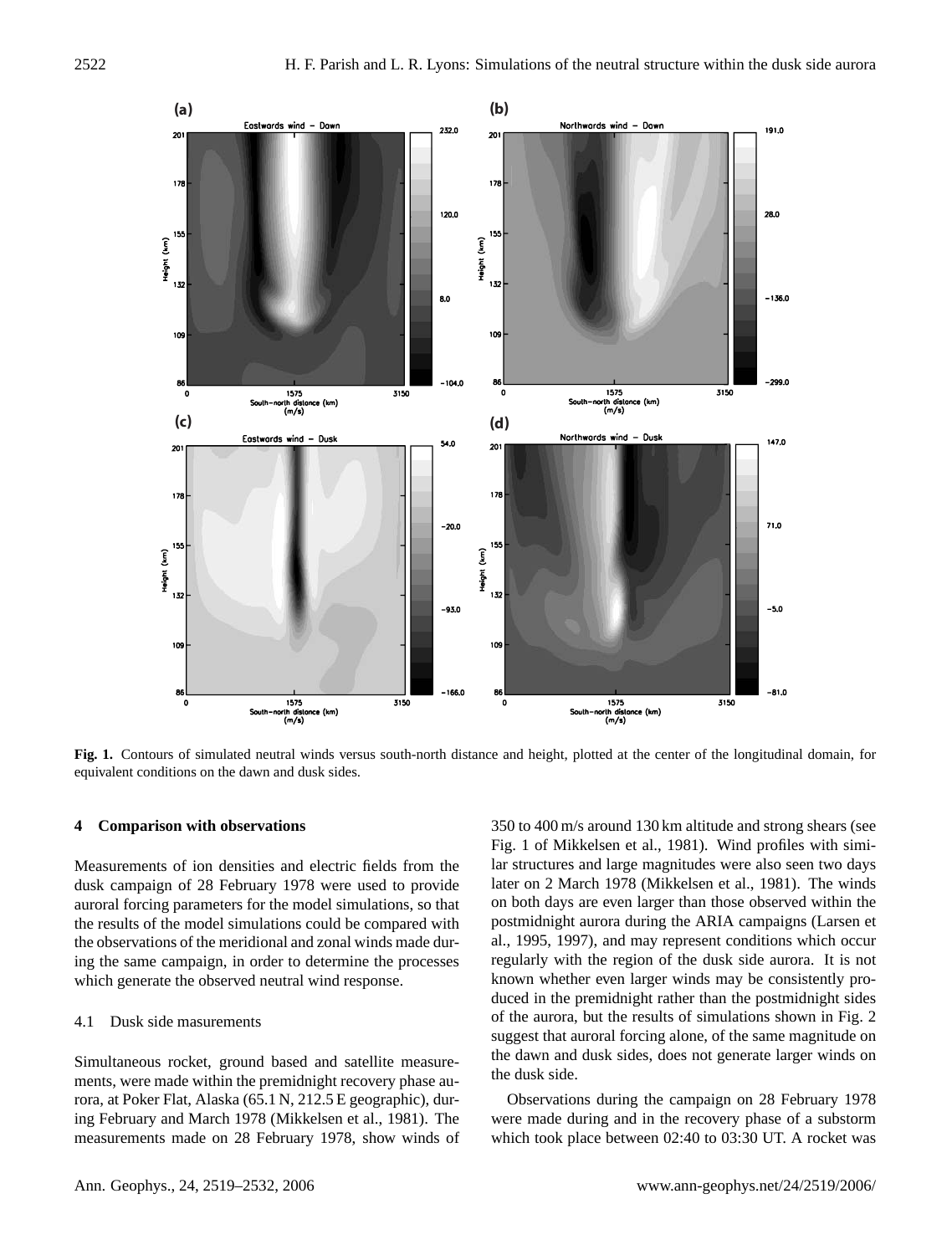

**Fig. 2.** Profiles of the simulated eastwards and northwards winds versus height, plotted at the center of the latitudinal and longitudinal domains, for equivalent conditions on the dawn and dusk sides **(a)** dawn side **(b)** dusk side.

launched into the recovery phase aurora at 04:20 UT. The rocket releases were oriented close to magnetic north, with an apogee 300 km, and impact 350 km downrange. Upleg (southern trails) and downleg (northern trail) trimethyl aluminate (TMA) releases were carried by the rocket, as well as barium cannisters. TMA trails allowed neutral winds to be measured between 80–180 km, barium releases measured neutral winds at 200 km and 280 km, and barium drifts allowed electric fields to be estimated. The Chatanika incoherent scatter radar (3 km south of Poker Flat) was operating prior to, during and after the rocket flights, and scanned north along a magnetic meridian, giving plasma densities from 80 to 450 km. Electric fields were estimated from ion drift measurements at 115 and 165 km altitudes. Defense Meteorological Satellite Program (DMSP) satellite photographs indicated the presence of a weak continuous visual aurora throughout the observing period. The geomagnetic activity was between around Kp 3.5 and 5.5 throughout the observing period. Measurements during this period (Mikkelsen et al., 1981) suggest that there may have been mainly discrete aurora over the period of the observations, but from the point of view of the simulations, only precipitating energy flux matters, not whether it comes from discrete or diffuse aurora (we do not include the small spatial-scale ion density enhancements that comprise the discrete aurora and we also do not include the small spatial scale electric field structures associated with the discrete aurora).

# 4.2 Simulations without background winds

The Chatanika observations for 28 February 1978, were used to determine ion density and electric field structures over the observing period. To describe the changing auroral inputs over time, ion density and electric field structures were defined for two different time intervals leading up to and including the rocket launch at 04:20 UT, i.e. from 02:40 to 03:30 UT, and from 03:30 to 04:20 UT. The ion density profiles, the latitudinal scaling factors for the ion densities, and the electric field latitudinal structures, are shown in Figs. 3a, b and c, respectively, for each interval, where the maximum electric field measured on the dusk side was around three times as large as that for the dawn side during the ARIA I campaign (see Mikkelsen et al., 1981; Brinkman et al., 1995). Simulations were performed using the specified ion density and electric field structures to provide auroral forcing inputs for the period of the observations, without any background winds. The results of the simulations for locations corresponding to the southern and northern trails are compared with the observations in Figs. 4a and b, and Figs. 5a and b, respectively.

General similarities are seen between the simulated and the observed structure for the zonal wind, although the westwards wind around 140 km is smaller than that observed, for both the northern and southern trails, and little structure is seen in the simulations below around 120 km altitude, where there is a large eastward shear around 115 km. The simulated meridional wind structure differs significantly from the observations, especially for the southern trail. There is a small broad northwards wind maximum in the southern trail observations at 130 km, of around 20 to 30 m/s, and in the northern trail observations there is a larger northwards maximum of around 90 to 100 m/s between 130 and 150 km altitude. The simulations show a peak of more than 200 m/s at 125 km altitude, which is in the same direction as that observed, but is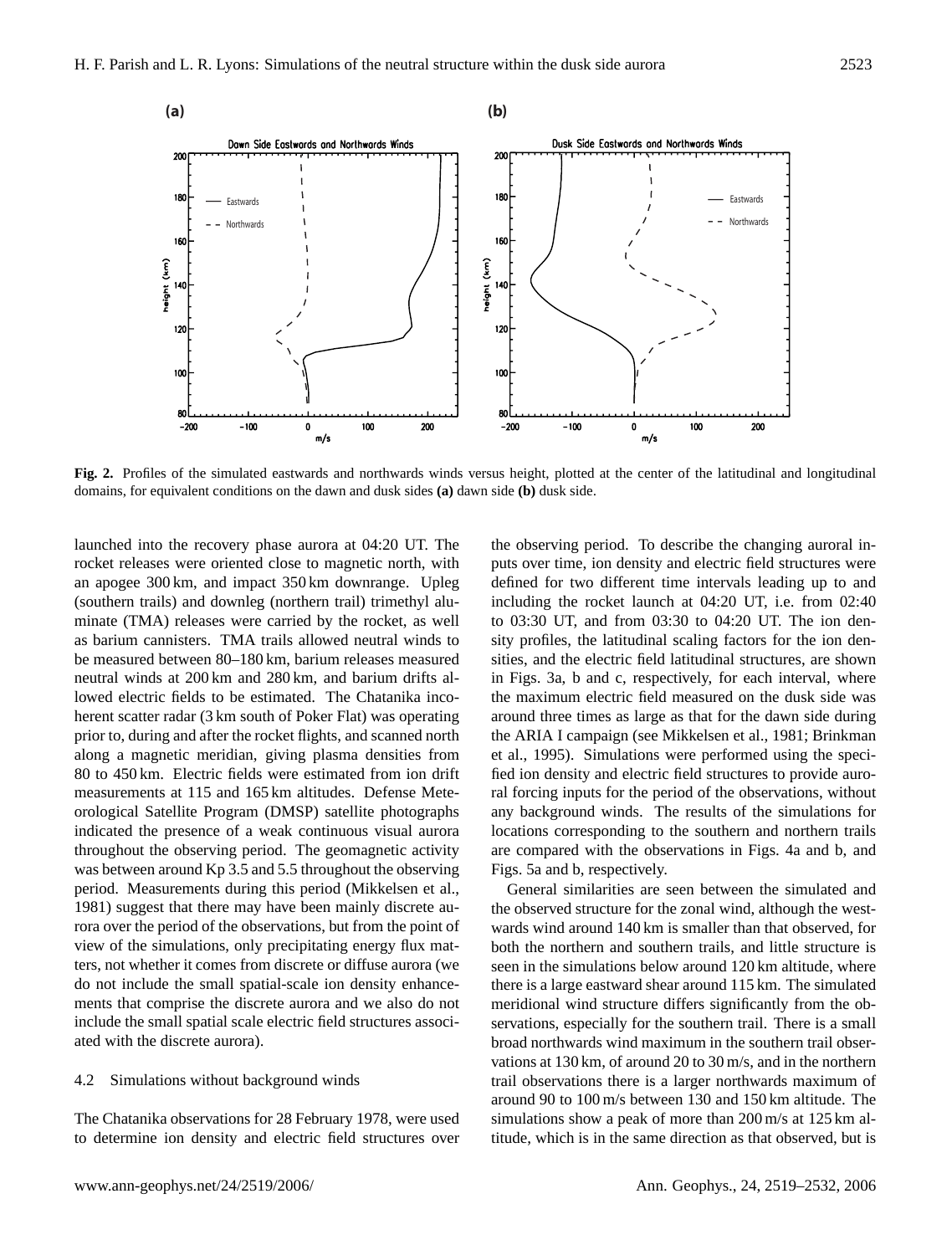

**Fig. 3.** Ion density and electic field structures used in the simulations, for the first and second intervals, inferred from the 28 February observations **(a)** ion density profile **(b)** latitude scaling factor for the ion density **(c)** northwards electric field.

larger in magnitude and lower in altitude than the observed maximum, for both the northern and southern trails. Very little wind structure is seen in the simulated meridional wind below around 120 km, where a significant southwards wind shear is observed around 110 km altitude.

#### 4.3 Effects of background winds and tides

In Parish et al. (2003, 2006), we found that background winds and propagating tides have important effects on neutral winds within the dawn side of the aurora, and tend to improve the simulated wind structure in comparison with observations. We have introduced background winds and tides from the CTIP (Coupled Thermosphere Ionosphere Plasmasphere) model, appropriate for 28 February 1978. In this case, low geomagnetic activity was specified for the background wind field, to reduce any potential auroral forcing influence from within the background winds. It was found in Parish et al. (2003, 2006), that higher order semidiurnal tidal modes such as the  $(2,5)$  and  $(2,6)$  modes, which have relatively short vertical wavelengths, consistent with the short vertical scale lengths in the observations, produced the best agreement with the observed structures. These higher order semidiurnal tidal modes were included in the background winds, and in the examples shown here, the (2,6) propagating tidal mode was included, with geopotential height amplitude 300 m and phase 05:00 LT, where propagating tides are forced at the lower boundary of the CTIP model at 80 km altitude. The results are shown in Figs. 4c and d, and 5c and d for the southern and northern trails, respectively.

When background winds are introduced, some vertical structure is seen below 120 km in the meridional and zonal winds in both the northern and southern trails. The zonal wind is still smaller than that observed, and the westwards peak around 140 km altitude is reduced slightly in magnitude, by around 50 m/s. There is a large maximum in the meridional wind around 125 km altitude, in the northwards direction, which is increased in magnitude by around 50 m/s, and magnitudes are also slightly increased above 160 km altitude, where they become slightly closer to those observed. With background winds and tides present, an eastwards peak appears around 105 km altitude, although this is smaller and lower in altitude than the observed peak around 115 km. There is evidence of small maxima and minima in the meridional wind below 120 km, in the same direction as the observed peaks, but these are much smaller than those measured. The addition of background winds with the observed tidal amplitude and phases for the (2,6) tidal mode, therefore produces more vertical structure below 120 km, which is consistent with that observed, but smaller in magnitude. The vertical structure above 120 km does not appear to be significantly improved by the addition of background winds.

#### **5 Sensitivity studies**

In order to determine the most important factors which influence the wind variations on the dusk side, and to investigate whether certain values of input parameters are able to produce a relatively close agreement with the observations, sensitivity studies have been performed, to determine the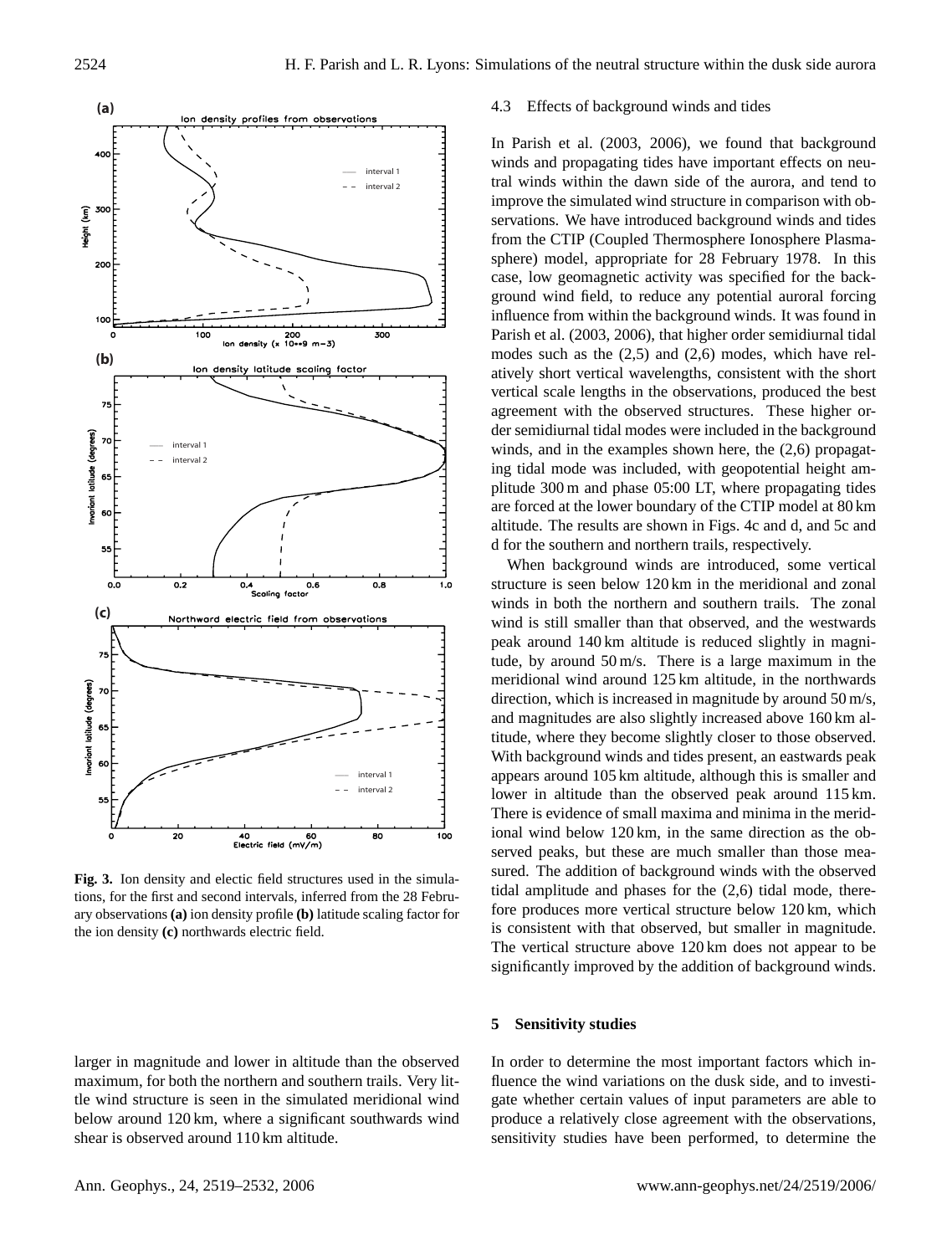

**Fig. 4.** Wind profiles simulated using ion densities and electric fields based on the 28 February dusk side campaign measurements. Results are compared with the southern trail winds observed during the same campaign. **(a)** and **(b)** response with no background winds **(c)** and **(d)** response with background winds including the (2,6) mode, amplitude 300 m, phase 5.0 h.

effects of changes in the background winds, and changes in the electric field and ion density magnitudes and structures. The same (2,6) tidal mode has been included in the background winds in these examples, with varying amplitude and phase. The electric field and ion density structures are based on the values measured during the 28 February campaign, with background ion densities provided by the Chiu empirical model.

## 5.1 Variations in tidal amplitude and phase

Since propagating tides are known to be variable (e.g. Pancheva et al., 2000; Beard et al., 1999; Canziani, 1994; Phillips and Briggs, 1991) and tidal parameters at a given time and location are not well known unless measured directly, the amplitudes and phases of the propagating tides in the background winds were varied.

#### 5.1.1 Amplitude variation

Figures 6a and b, and 7a and b, show the simulated winds produced with auroral forcing parameters based on the observations, for the southern and northern trails, respectively, with background winds including the (2,6) tidal mode. The phase of the (2,6) mode has been kept constant at 05:00 LT and the amplitude of the (2,6) tidal mode has been varied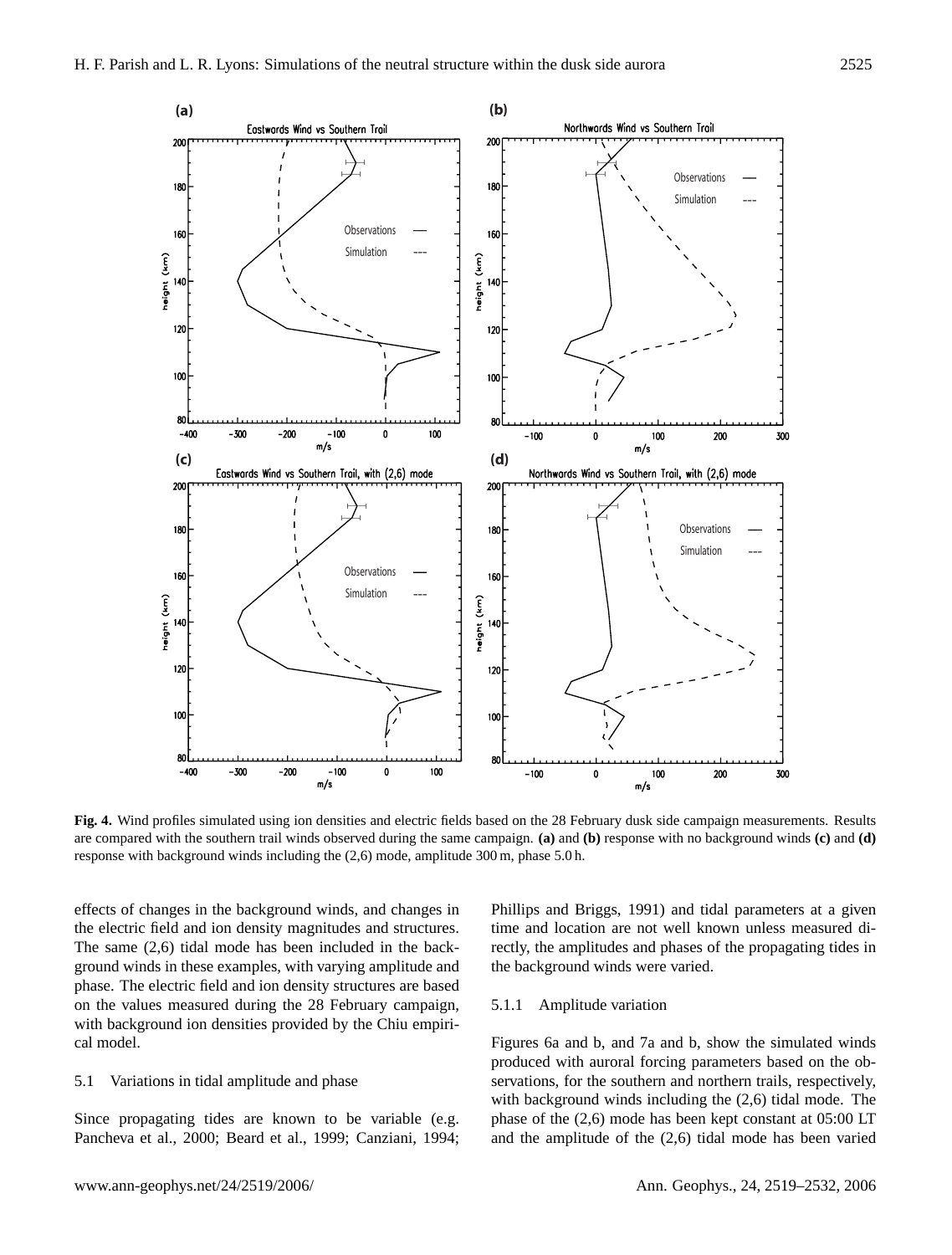

**Fig. 5.** As Fig. 4, but for northern trail observations.

between 100 m and 400 m geopotential height, where the range of tidal amplitudes is consistent with recent measurements (e.g. Hecht et al., 1998; Karpov, 1996; Dao et al., 1995), and with values found to produced reasonable agreement with observations on the dawn side (Parish et al., 2003, 2006). The simulated winds are compared with the measurements. Changing the amplitude of the  $(2,6)$  model has a relatively small effect on the zonal wind magnitude, with increases of up to around 30 to 40 m/s, in the westwards direction above 160 km, and slight decreases around 140 km, as the amplitude of the tidal variation is increased. The northwards wind tends to decrease at all heights, as the tidal amplitude is increased, up to around 40 m/s. The altitudes of all the wind peaks remain approximately the same. The magnitudes of vertical variations below 120 km are not significantly affected in the case of the zonal wind, and produce changes around 20 to 30 m/s in the meridional wind, but the strength of the observed shears around 115 km in both the meridional wind and zonal wind are not reproduced. The structures of the simulated meridional and zonal winds therefore do not appear to become significantly closer to those observed if the amplitude of the (2,6) tidal mode is varied in the simulations.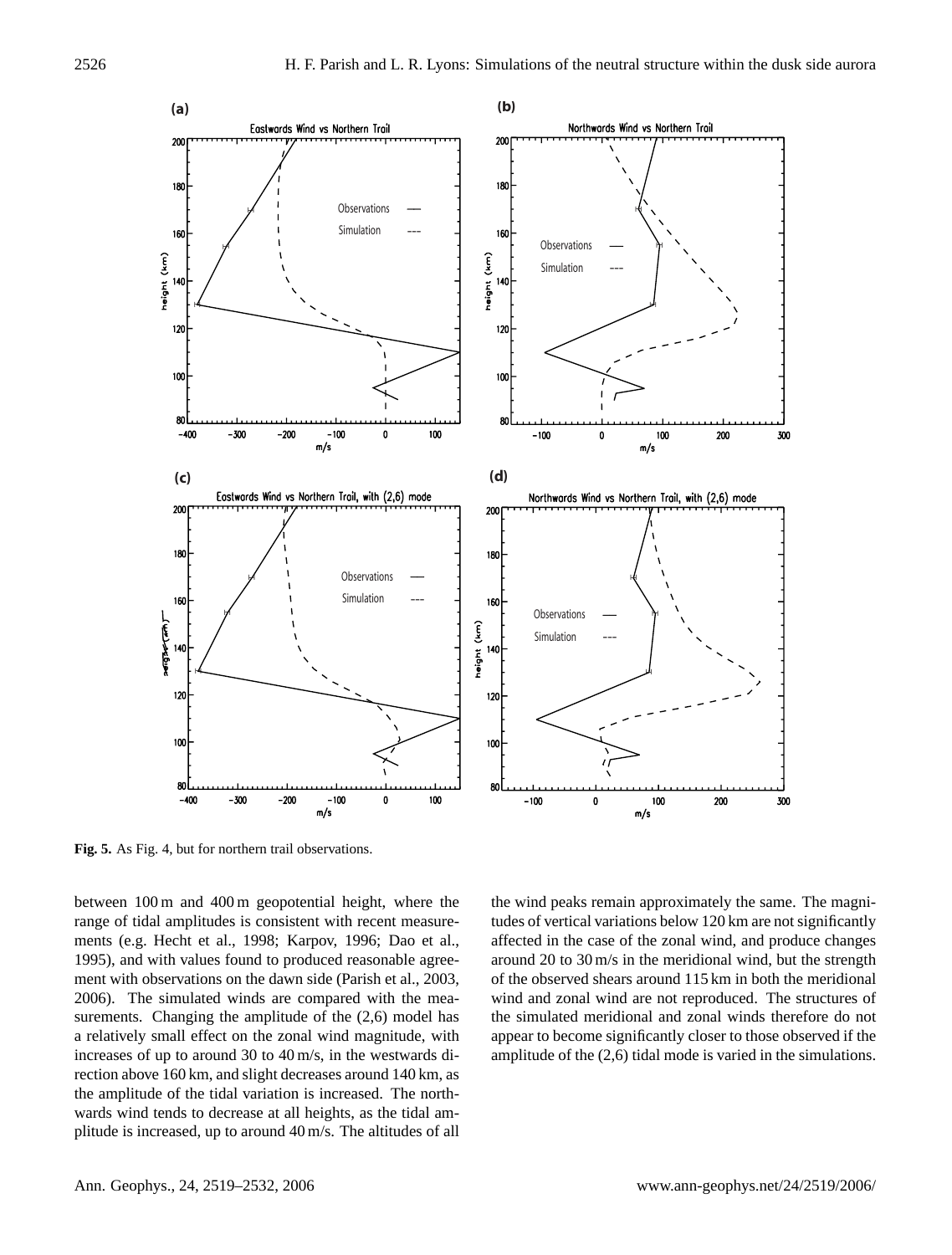

**Fig. 6. (a)** and **(b)** response of the neutral winds to changes in the amplitude of the (2,6) tidal mode in the background winds, **(c)** and **(d)** response of the neutral winds to changes in the phase of the (2,6) tidal mode in the background winds. Results are compared with the southern trail 28 February dusk side observations.

#### 5.1.2 Phase variation

Figures 6c and d, and 7c and d, show the effects of changing the phase of the the (2,6) tidal mode within the background winds, whilst keeping the tidal amplitude constant, at 300 m, using auroral forcing parameters based on observations, as the phase is varied from 02:00 to 11:00 LT, in steps of 3.0 h. The simulated peaks in the northwards and westwards winds show differences in altitude of 10 to 15 km, as well as changes in magnitude of up to 50 to 60 m/s, as the phase is modified, and a clear westwards maximum close to 140 km appears around the same height as that observed, for some values of tidal phase. Whilst there are significant changes in the altitudes and magnitudes of the major westwards and northwards peaks, the simulated zonal peak around 140 km is still too small and the meridional wind peak around 125 km is still too large, in comparison with observations. The altitudes and directions of the wind maxima below 120 km change by up to around 40 m/s with changing tidal phase, but the strong eastwards and southwards shears observed around 110 km are not well reproduced for any phase.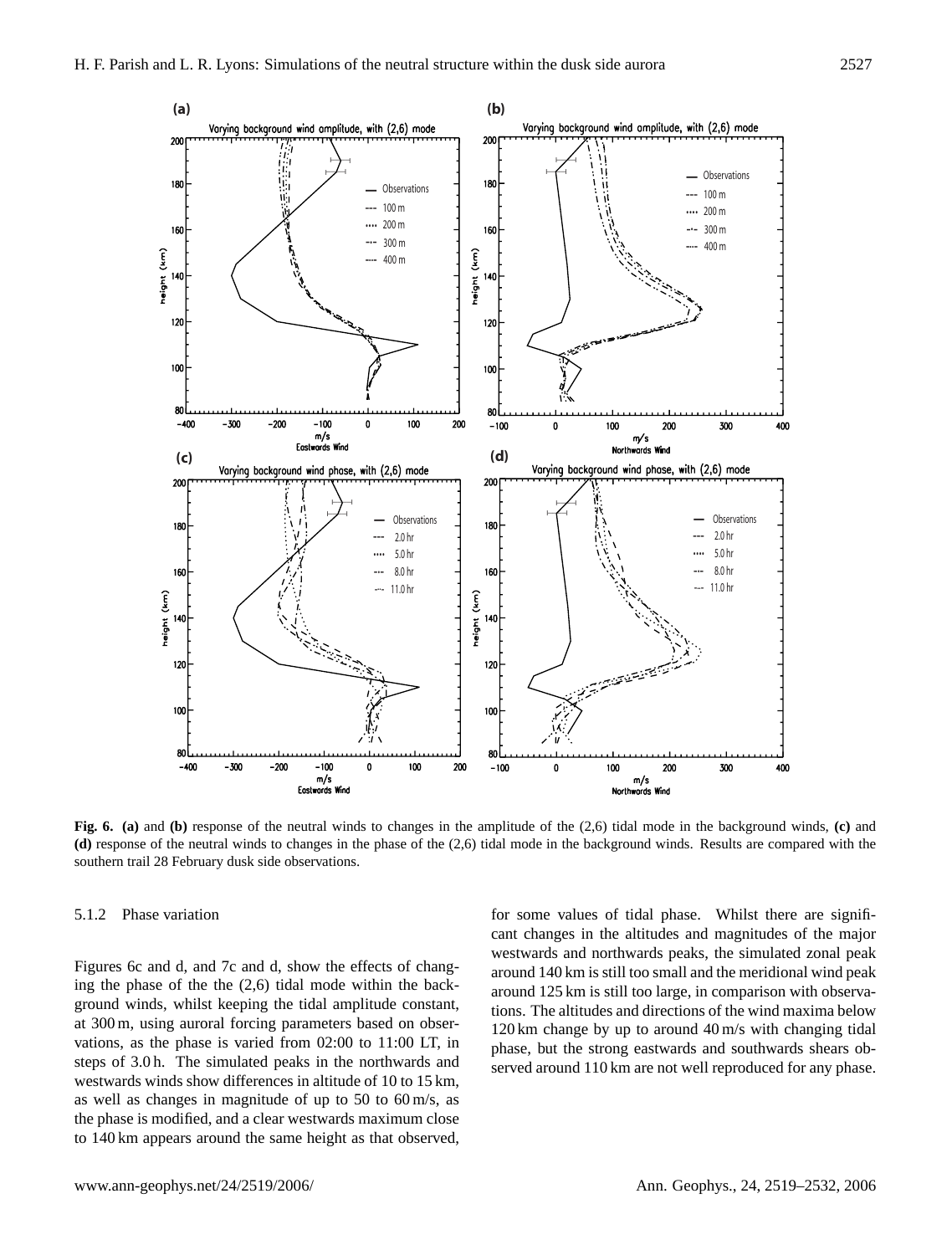

**Fig. 7.** As Fig. 6, but for the northern trail 28 February dusk side observations.

#### 5.2 Effects of changes in electric field and ion density

The effects of changing the electric field and ion density magnitudes and structures with background winds present, were also investigated, In these examples the background wind included the (2,6) tidal mode, with amplitude 300 m and phase 5.0 h.

## 5.2.1 Electric field variations

The effects of changing the magnitude of the electric field whilst keeping the original ion density the same in the presence of background winds and tides, are shown in Figs. 8a and b, and 9a and b, for the southern and northern trails respectively, where the original electric field has been multiplied by 0.5, 1.0, and 2.0, respectively. As the electric field is increased, changes in the wind structure are seen above around 115 km for the zonal wind and around 100 km for the meridional wind. For the zonal wind, the westwards magnitude is significantly increased by around 50 to 100 m/s at 140 km altitude as the electric field is increased, and is increased further at higher altitudes, where zonal wind magnitudes are overestimated. Zonal wind magnitudes are close to those observed around 150 km altitude, when the electric field is doubled, although there is no clear wind maximum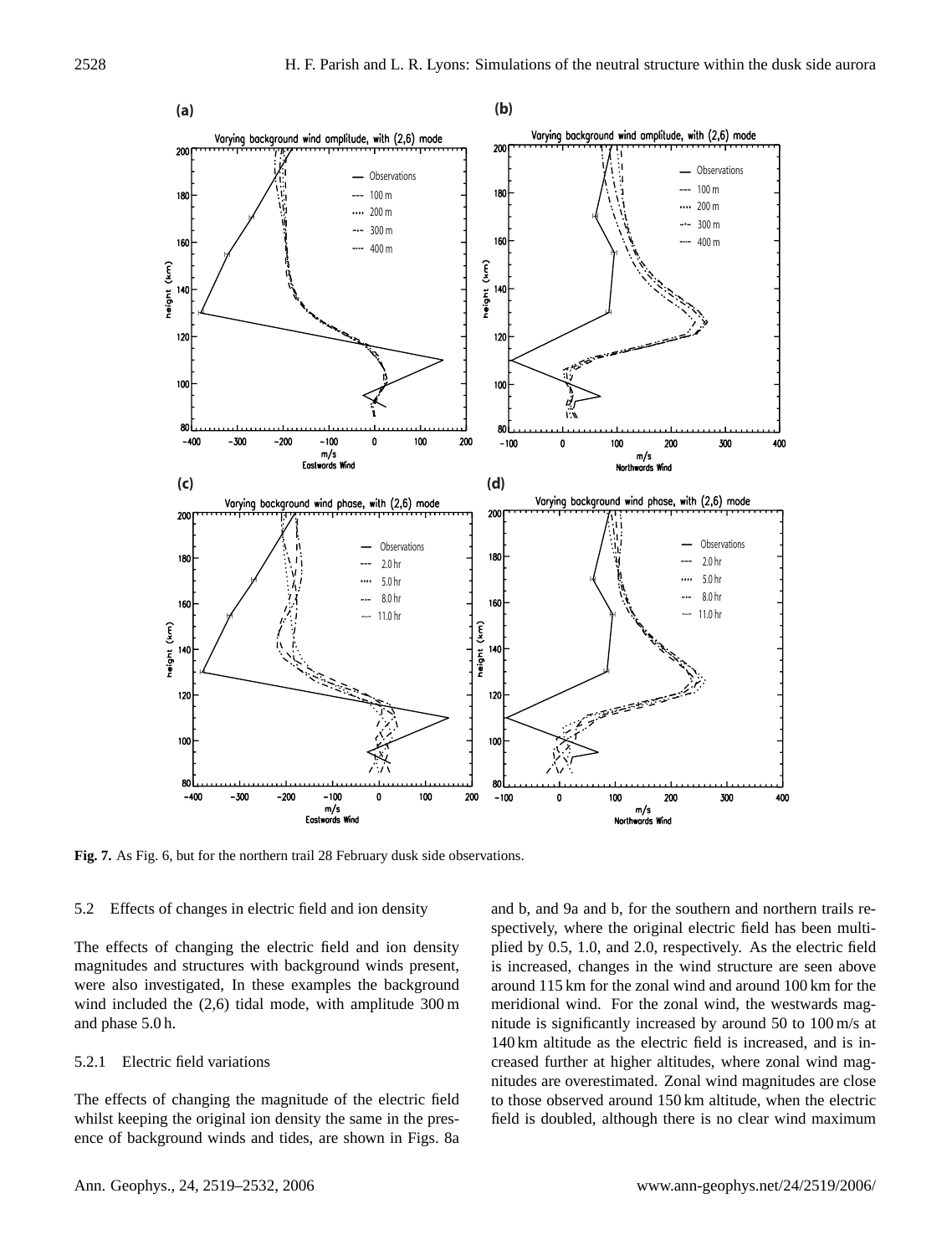

**Fig. 8. (a)** and **(b)** response of the neutral winds to varying electric field magnitude, with the (2,6) tidal mode in the background winds, **(c)** and **(d)** response of the neutral winds to varying ion density enhancement, with the (2,6) tidal mode in the background winds. The southern trail 28 February observations are included for comparison.

around 130 to 140 km, comparable to that found in the observations. For the meridional wind, the northwards maximum around 125 to 130 km altitude is significantly increased by 50 to 100 m/s as the electric field magnitude is increased. The small eastwards maximum around 105 km altitude is not noticeably affected by changes in the electric field, and the structure around 105 km in the meridional wind is changed by only 10 to 20 m/s as the electric field is modified, and the strong shears observed around 110 km are not simulated for an increased electric field.

#### 5.2.2 Ion density variations

Figures 8c and d, and 9c and d, show the effects of changing the magnitude of the ion density enhancement, whilst keeping the original electric field based on the dusk measurements, and the background ion density, the same, where the ion density enhancement has been multiplied by 0.5, 1.0, and 2.0, respectively. The effects of increases in ion density are similar to the effects of increasing the electric field for the zonal wind, although the increase in the westwards maximum is 5 to 10% larger for the ion density, producing values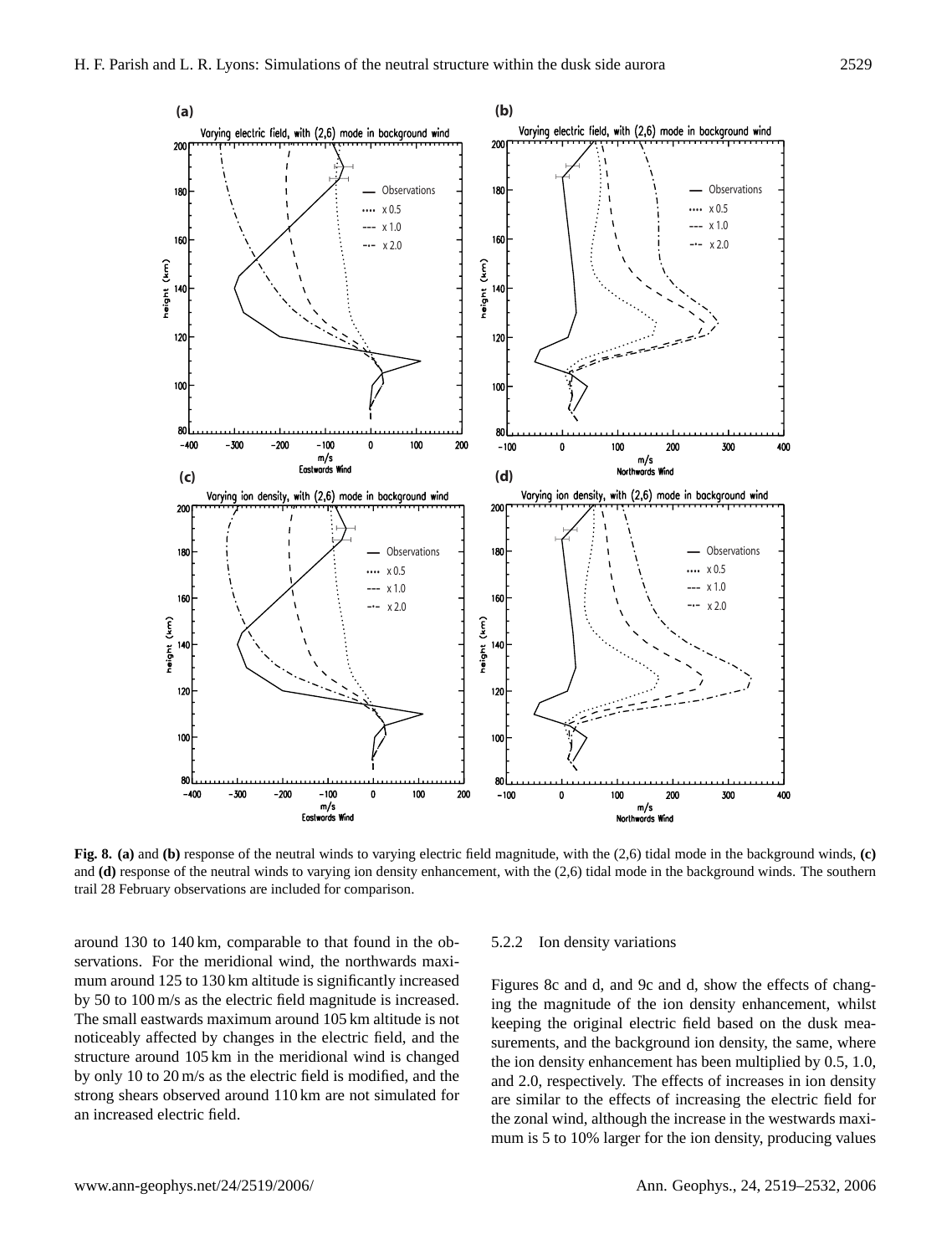

**Fig. 9.** As Fig. 8, but for the northern trail 28 February observations.

close to those observed near the magnitude peak around 140 km, although there is no clear maximum in the westward wind around 130 to 140 km altitude. The northward peak around 125 km is increased 10 to 20% more for the ion density increases compared with the electric field increases, and the maximum around 125 km is still too large. Changes in the ion density have little effect on the zonal wind below 100 km altitude, and have only small effects around 20 to 30 m/s on the meridional wind below 110 km, and do not produce the observed strong maximum around 110 km.

### **6 Conclusions**

Observations from the dusk side rocket campaign of 28 February 1978 and from the dawn side ARIA campaigns, show that strong neutral winds are generated within both the premidnight and postmidnight sides of the aurora, where the measured winds on the dusk side are even stronger than those on the dawn side. When auroral forcing processes alone are introduced into the 3-D high resolution model simulations, with the same ion density and electric field magnitudes and structures on the dawn and dusk sides, differences are found in the generated wind structures on each side. Strong zonal wind velocities are produced on both the dawn and dusk sides, going in opposite directions on each side. The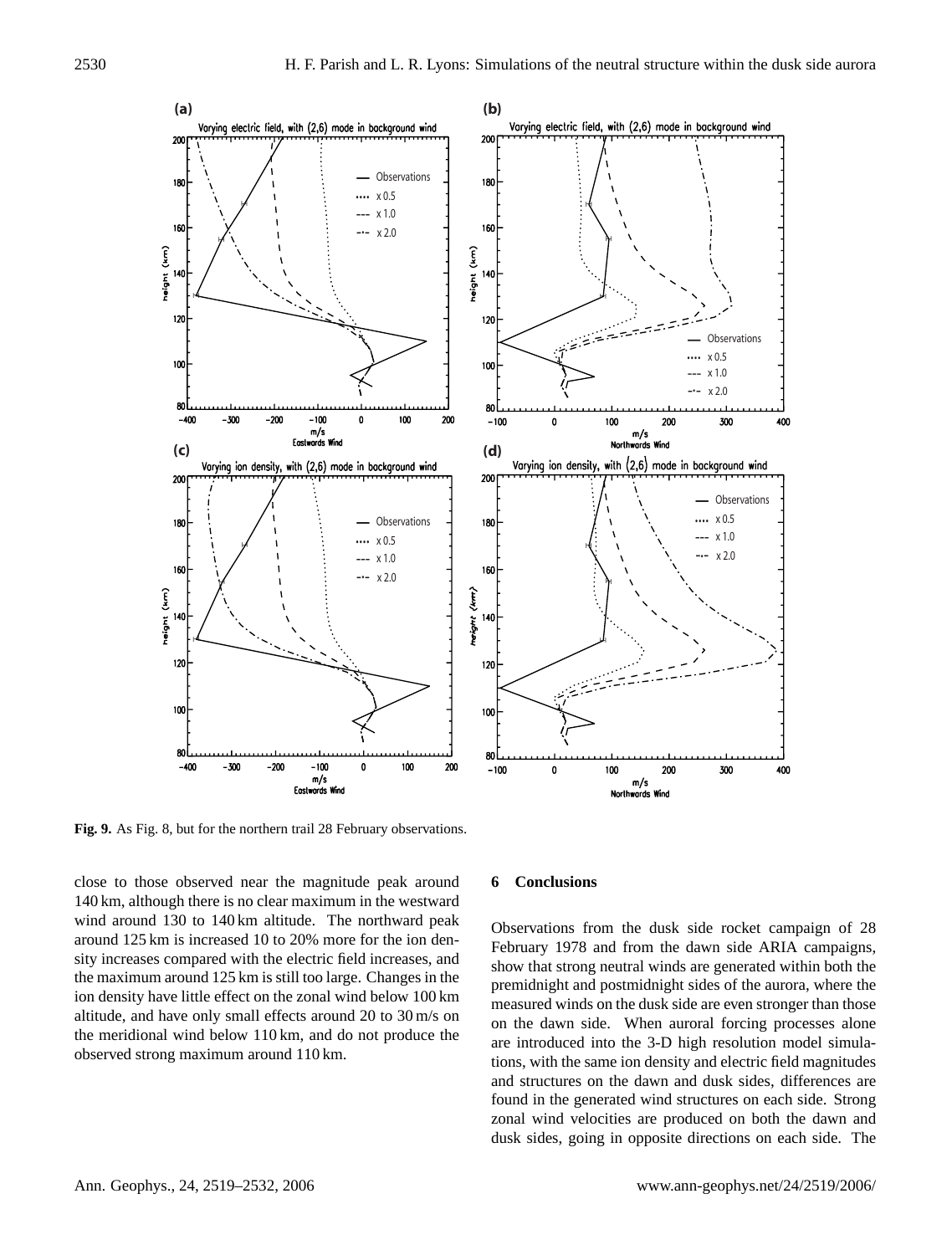wind maxima occur at higher altitudes on the dusk side, the shears underneath the maxima are weaker on the dusk side, the maximum meridional wind is larger on the dusk side, and the wind structure appears to be more confined in latitude on the dusk side, where differences are related to the different balance of forces on the dawn and dusk sides, discussed above, the narrower region of heating and acceleration on the dusk side, and the 3-D circulation. However, the zonal winds around 130 to 140 km altitude do not appear to be larger on the dusk side than the dawn side, for comparable auroral forcing magnitudes.

When simulations are performed using ion density and electric field structures inferred from the 28 February dusk side measurements, without background winds, the simulated zonal wind shows some of the features of the measured winds, but the magnitude of the westwards maximum is smaller than that measured, and the simulated northwards wind peak around 125 km is larger than observed. Very little structure is seen below 120 km altitude. When background winds including the higher order semidiurnal (2,6) propagating tidal mode are used in the simulations, with tidal forcing magnitudes consistent with recent observations, and with auroral forcing based on the 28 February dusk side measurements, more structure is seen below 120 km, and small maxima and minima appear below 120 km in the same directions as those observed. The simulated structure above 120 km is also modified. However, the westwards wind magnitude around 130 to 140 km altitude is still significantly too small, and the northwards wind peak around 125 km is still too large, and the overall structure is not greatly improved in comparison with observations by the addition of background winds and tides. The assumption of low geomagnetic activity in the background wind field outside the auroral zone, to reduce any possible auroral influence from the background winds, could have effects on the simulated wind profiles, and the sensitivity to changes in activity levels in the background winds will be determined in future simulations. Sensitivity studies show that varying the amplitude of the tidal variations in the background winds affects the magnitudes of the peaks, and varying the tidal phase alters the magnitudes and heights of the peaks at all altitudes, but does not significantly improve the general height structure of the winds above 120 km in comparison with observations. The simulated response with background winds included, is found to be sensitive to the magnitudes of the electric field and ion density enhancement. Enhancing the electric field or the ion density can increase the magnitude of the large zonal wind peak around 140 km to values comparable with those observed, although in order to reproduce the observed strong zonal winds, values of electric field or ion density larger than those observed are needed. Increasing the electric field or ion density also tends to enhance the northwards peak around 125 km, to values which are considerably larger than those observed. However, the neutral response may also be sensitive to the longer time history of the auroral forcing (Mikkelsen and Larsen,

1993), and the effects of the longer term history may also be taken into account in future simulations, where observations are available.

The structure below 120 km appears to be related to background winds and tides rather than auroral forcing, as was found to be the case on the dawn side (Parish et al., 2006). However, shears as large as those observed are not reproduced around 110 km, for any values of tidal forcing parameters in the background wind field. This suggests that there may be other processes involved in producing the neutral variations that are not currently simulated. As suggested for simulations on the dawn side, these might involve unmodeled sub grid scale structures in the background winds, or might be related to the presence of other kinds of waves e.g. gravity waves, non-migrating semidiurnal tides (Portnyagin et al., 1998; Forbes et al., 1995), or waves generated by nonlinear interactions between existing waves (e.g. Pancheva et al., 2004; Isler and Fritts, 1996; Forbes et al., 1991), which are not currently included in simulations.

*Acknowledgements.* This work was supported by grant ATM-0242292 from the National Science Foundation.

Topical Editor U.-P. Hoppe thanks I. McCrea and D. Winningham for their help in evaluating this paper.

#### **References**

- Anderson, P. C., Christensen, A. B., Sharber, J. R., et al.: The ARIA I Rocket Campaign, J. Geophys. Res., 100, 17 265–17 284, 1995.
- Bailey, G. J., Balan, N., and Su, Y. Z.: The Sheffield University plasmasphere ionosphere model – a review, J. Atmos. Solar-Terr. Phys., 59, 1541–1552, 1997.
- Beard, A. G., Mitchell, N. J., Williams, P. J. S., and Kunitake, M.: Non-linear interactions between tides and planetary waves resulting in periodic tidal variability, J. Atmos. Solar-Terr. Phys., 61, 363–376, 1999.
- Brinkman, D. G., Walterscheid, R. L., Lyons, L. R., et al.: E-region Neutral Winds in the Postmidnight Diffuse Aurora During the Atmospheric Response in Aurora I Rocket Campaign, J. Geophys. Res., 100, 17 309–17 320, 1995.
- Canziani, P. O.: On Tidal Variability and the Existence of Planetary Wave-Like Oscillations in the Upper Thermosphere. 1. Observations of Tidal Variability, J. Atmos. Terr. Phys., 56, 901–912, 1994.
- Chiu, Y. T.: An improved Phenomenological Model of Ionospheric Density, J. Atmos. Terr. Phys., 37, 1563–1570, 1975.
- Christensen, A. B., Hecht, J. H., and Walterscheid, R. L.: Depletion of Oxygen in Aurora: Evidence for a Local Mechanism, J. Geophys. Res., 102, 22 273–22 278, 1997.
- Dao, P. D., Farley, R., Tao, X., and Gardner, C. S.: Lidar Observations of the Temperature Profile Between 25 and 103 km – Evidence of Strong Tidal Perturbation, Geophys. Res. Lett., 22, 2825–2828, 1995.
- Forbes, J. M., Jun, G., and Miyahara, S.: On the interactions between Gravity-Waves and the Diurnal Propagating Tide, Plan. Space Sci., 39, 1249–1257, 1991.
- Forbes, J. M., Makarov, N. A., and Portnyagin, Y. I.: First results from the meteor radar at south pole: A large 12-hour oscillation